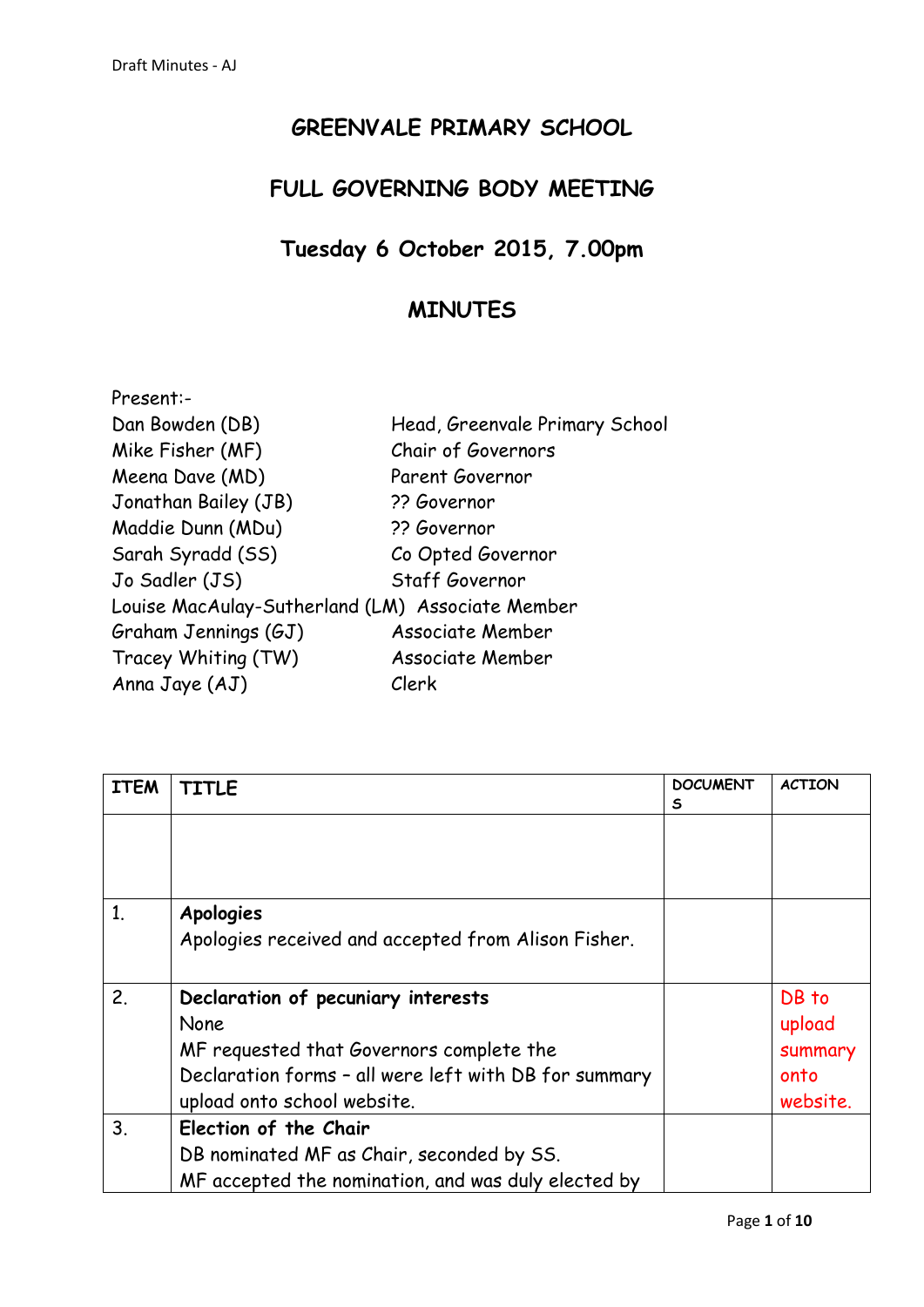|    | the GB.                                                                                                                                                                                                                                                                                                                                                                                                                                                                                                                                          |                                                     |    |
|----|--------------------------------------------------------------------------------------------------------------------------------------------------------------------------------------------------------------------------------------------------------------------------------------------------------------------------------------------------------------------------------------------------------------------------------------------------------------------------------------------------------------------------------------------------|-----------------------------------------------------|----|
| 4. | Election of the Vice Chair<br>MF nominated MDu and AF as Vice Chairs, seconded<br>by MD.<br>MDu accepted the nomination. MF confirmed that AF<br>would accept the nomination. Both were duly elected<br>by the GB.                                                                                                                                                                                                                                                                                                                               |                                                     |    |
| 5. | Minutes of previous meeting (2nd July 2015)<br>Minutes from the meeting 2 <sup>nd</sup> July 2015 had been<br>circulated prior to the meeting, Governors highlighted<br>amendments as follows:<br>MDu requested that under Item 12 - Policy<br>Review that each policy should be specifically<br>named in the minutes. AJ / Clerk to prepare an<br>appendix to add to the minutes to show the<br>policy list.<br>GJ added some detail to his skillset which<br>includes Compliance / Governance.<br>Otherwise, Governors agreed and approved the | Minutes<br>from 2 <sup>nd</sup><br><b>July 2015</b> |    |
|    | minutes from the meeting and MF agreed to sign on<br>behalf of the group,                                                                                                                                                                                                                                                                                                                                                                                                                                                                        |                                                     |    |
| 6. | Matters Arising from previous minutes<br>Item 4 - Finance - DB to confirm the amount to<br>Governors.<br>JB clarified that the current Budget was based on<br>accurate figures and will be unaffected by this.                                                                                                                                                                                                                                                                                                                                   |                                                     | DB |
| 7. | Headteacher's Report<br>DB referred Governors to the report that had been<br>circulated prior to the meeting and highlighted key<br>areas.<br><b>Number on Roll - DB confirmed that the school was</b><br>now at capacity with no further places to offer. He<br>explained that Y6 would remain at 31 pupils and would<br>not seek to fill the remaining space due to the needs<br>of the cohort. He indicated that each place was                                                                                                               |                                                     |    |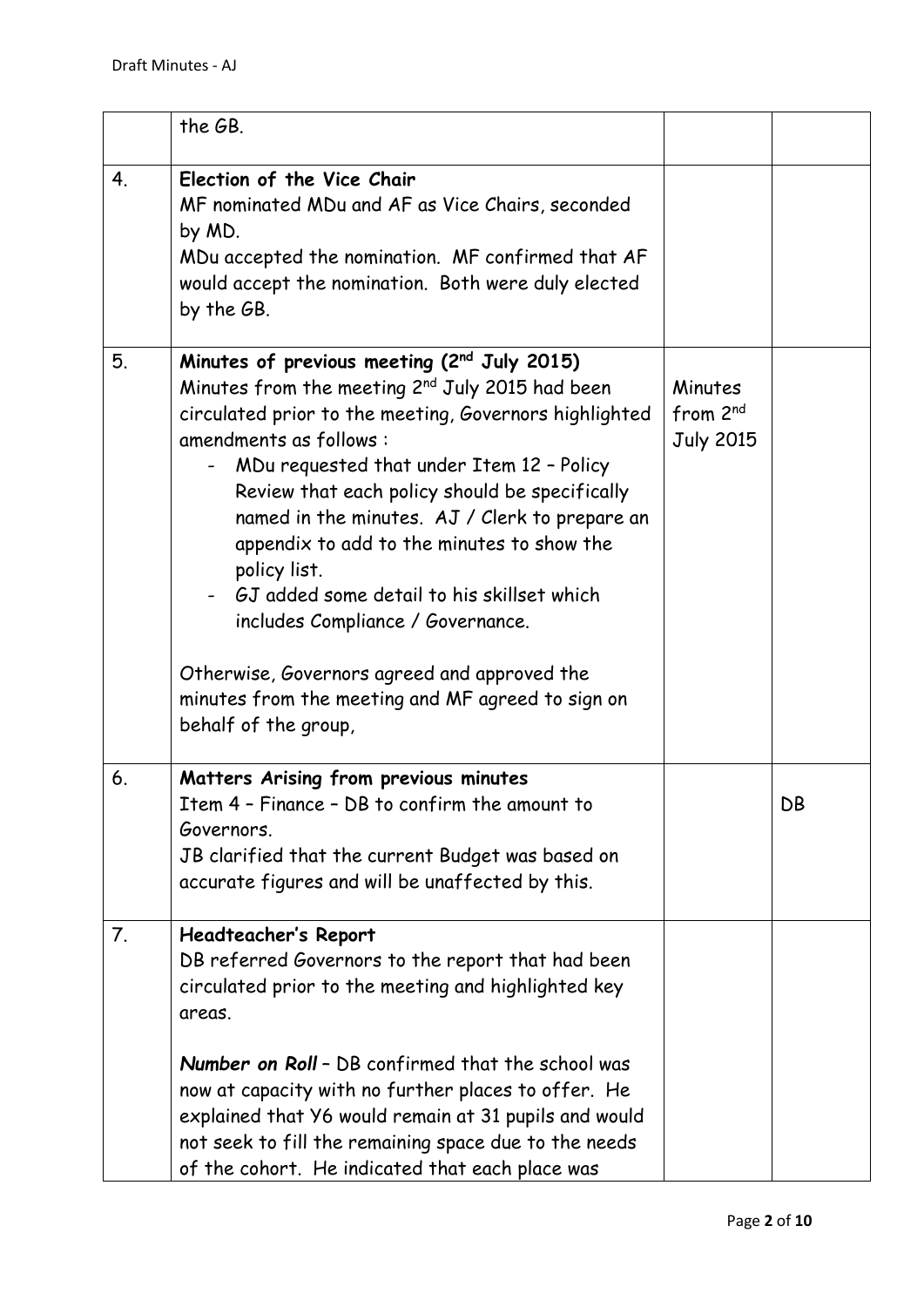|       | equivalent to c £3k funding pa. Governors accepted<br>this position.                    |  |
|-------|-----------------------------------------------------------------------------------------|--|
| $Q$ ? | MDu asked how the new pupils were settling?                                             |  |
|       | DB confirmed all settling well, adding that there has                                   |  |
|       | been good handover from previous school with one                                        |  |
|       | safeguarding concern. He advised he would monitor                                       |  |
|       | the situation and work closely with parents.                                            |  |
|       |                                                                                         |  |
|       | H & $S$ - Fire drill did not take place on $5^{th}$ October                             |  |
|       | due to inclement weather and will be rescheduled.                                       |  |
|       |                                                                                         |  |
|       | Music Teacher - DB confirmed this had been a really                                     |  |
|       | positive addition and was going well.                                                   |  |
|       |                                                                                         |  |
|       | Caretaking - DB confirmed that following                                                |  |
|       | advertisement in school newsletter, two applicants had                                  |  |
|       | come forward.                                                                           |  |
|       |                                                                                         |  |
|       | ASC - DB confirmed going well.                                                          |  |
|       | Soundstart - DB confirmed that though early days                                        |  |
|       | with this programme it was going well with plans to                                     |  |
|       | showcase pupil learning at future events / concerts.                                    |  |
|       |                                                                                         |  |
|       | $T$ & L - DB referred Governors to the report by Ann                                    |  |
|       | Longfield (Link Advisor) that had been circulated prior                                 |  |
|       | to the meeting. Governors discussed content and                                         |  |
|       | agreed on focus areas going forward.                                                    |  |
|       |                                                                                         |  |
|       | WW2 Week - DB confirmed that all feedback on this                                       |  |
|       | event had been really positive, adding that the SLT                                     |  |
|       | are now considering what other themed weeks would                                       |  |
|       | work well for next year.                                                                |  |
|       |                                                                                         |  |
|       | PGL Y6 Trip 2016 - DB explained the rationale behind                                    |  |
|       | the options for the trip, whether it should run in                                      |  |
|       | September or in May after the SATs week. He asked<br>for Governor's views.              |  |
|       |                                                                                         |  |
|       | Key considerations                                                                      |  |
|       | Summer term is already very busy with SATs<br>and school production. Better to have the |  |
|       |                                                                                         |  |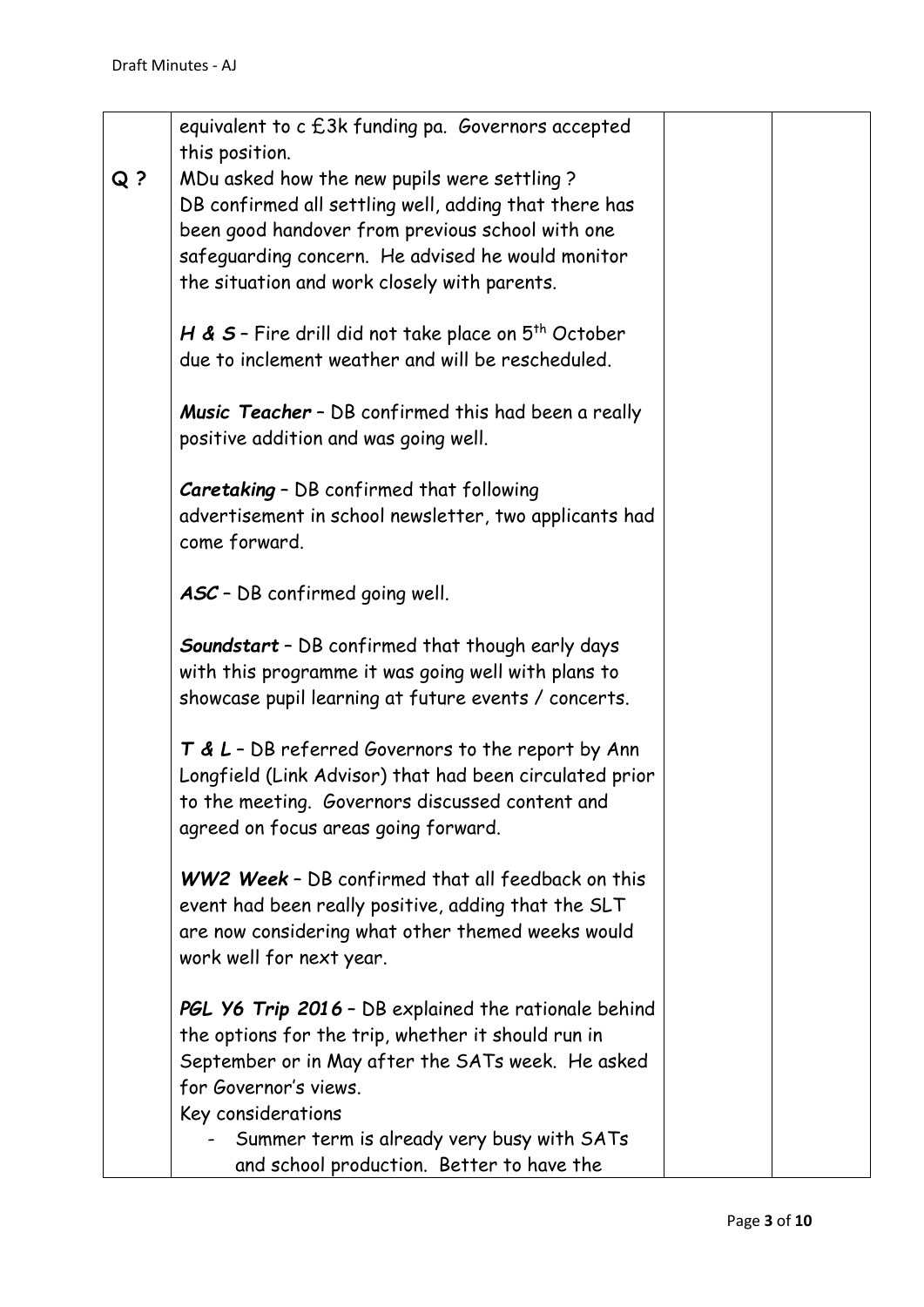| journey during a less busy term.<br>September is significantly cheaper than May<br>and will ensure that no one would miss out due<br>to cost.<br>May trip allows for outdoor evening activities<br>where Sept does not. However, feedback can<br>be made to PGL to arrange indoor activities<br>instead.<br>September trip means possible clash with<br>Secondary Entrance exams for a small number<br>of pupils.<br>May trip means pupils can be distracted during                                    |    |
|--------------------------------------------------------------------------------------------------------------------------------------------------------------------------------------------------------------------------------------------------------------------------------------------------------------------------------------------------------------------------------------------------------------------------------------------------------------------------------------------------------|----|
| SATs in anticipation of trip.                                                                                                                                                                                                                                                                                                                                                                                                                                                                          |    |
| Governors discussed the merits of each option, with<br>cost, impact on the pupil/class relationships and<br>impact on learning being the key drivers. Though<br>parental feedback had been considered, it was<br>emphasised that the school must do what is best for<br>the pupils/school overall.<br>Governors agreed after some deliberation that the<br>best option was for the trip to take place during the<br>first full week back in September 2016 and DB will<br>communicate this to parents. | DB |
| Ofsted / SEF / SDP - DB explained the revised                                                                                                                                                                                                                                                                                                                                                                                                                                                          |    |
| framework stating that expectations on GB now very                                                                                                                                                                                                                                                                                                                                                                                                                                                     |    |
| high. He suggested that the Meeting structure be                                                                                                                                                                                                                                                                                                                                                                                                                                                       |    |
| aligned with new Ofsted focus.                                                                                                                                                                                                                                                                                                                                                                                                                                                                         |    |
| SS added that it's vital that all GB work and meetings                                                                                                                                                                                                                                                                                                                                                                                                                                                 |    |
| are evidenced based with clear actions for impact.                                                                                                                                                                                                                                                                                                                                                                                                                                                     |    |
| <b>SEN</b> - TW presented the SEN report for Governors.                                                                                                                                                                                                                                                                                                                                                                                                                                                |    |
| <b>Premises / Toilet Refurb - DB confirmed this work</b>                                                                                                                                                                                                                                                                                                                                                                                                                                               |    |
| now complete, with KS2 facilities the next project.                                                                                                                                                                                                                                                                                                                                                                                                                                                    |    |
| <b>EYFS</b> - TW confirmed baselining now nearly complete.                                                                                                                                                                                                                                                                                                                                                                                                                                             |    |
| She stated that the process had given staff more                                                                                                                                                                                                                                                                                                                                                                                                                                                       |    |
| time to get to know the children and to listen and                                                                                                                                                                                                                                                                                                                                                                                                                                                     |    |
| observe them. She stated that she will attend a                                                                                                                                                                                                                                                                                                                                                                                                                                                        |    |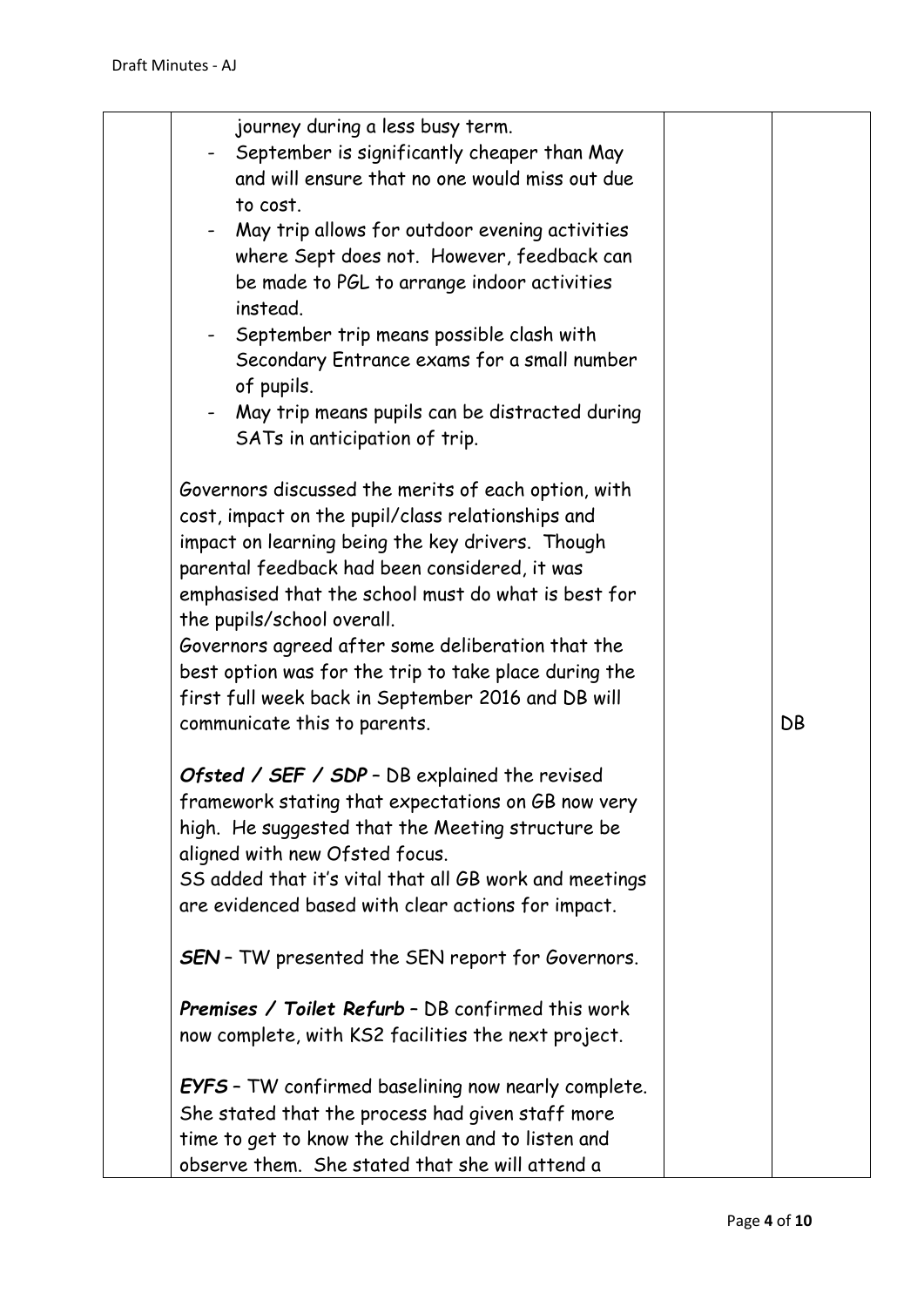| course to ensure correct interpretation of the data.      |  |
|-----------------------------------------------------------|--|
| Progress Data                                             |  |
| SS referred Governors to the report which had been        |  |
| circulated prior to the meeting and highlighted the       |  |
| key messages.                                             |  |
| KS2 - L4 attainment improved across all                   |  |
| subjects / Combined L4 outcome has improved               |  |
| at 87% / L5/L6 attainment declined / Better               |  |
| than expected progress has decreased.                     |  |
| - KS1 - L2 attainment improved / Strong Phonics           |  |
| / Writing results declined.                               |  |
| EYFS - improved GLD attainment.<br>$\sim 100$             |  |
| Value Added not looking too good, particularly in         |  |
| Maths although this has not been the case                 |  |
| during the previous two years.                            |  |
| SS explained the assessment system without levels         |  |
| going forward, stating that the key descriptors are       |  |
| only just in. She added that the expectations are now     |  |
| much higher. SS stated that the current Y6 cohort         |  |
| are an able group attaining a lot of L3 at KS1 so it will |  |
| be a challenge to evidence that they remain at 'better    |  |
| than expected' for KS2.                                   |  |
| MF commented that all schools in the same position.       |  |
| SS explained the options regarding data tracking          |  |
| adding that this was discussed with the cluster group     |  |
| to ensure the school chooses the best option.             |  |
| SS explained the data split in the column for KS1         |  |
| Expected Progress data and asked for questions from       |  |
| Governors.                                                |  |
| SS commented that a lot of work had gone well and         |  |
| focus groups had good impact, adding that the Maths       |  |
| specialist now in Y6 which will work well.                |  |
| DB added that there will be more emphasis on              |  |
| Progress going forward. He summarised the set up          |  |
| for Maths Booster Groups, and additional work on          |  |
| Reading papers to teach pupils the skills to get their    |  |
| thoughts into answers.                                    |  |
| SS added that the marking on the Reading papers           |  |
| particularly had been very pedantic.                      |  |
| JS stated that perhaps in class preparation they had      |  |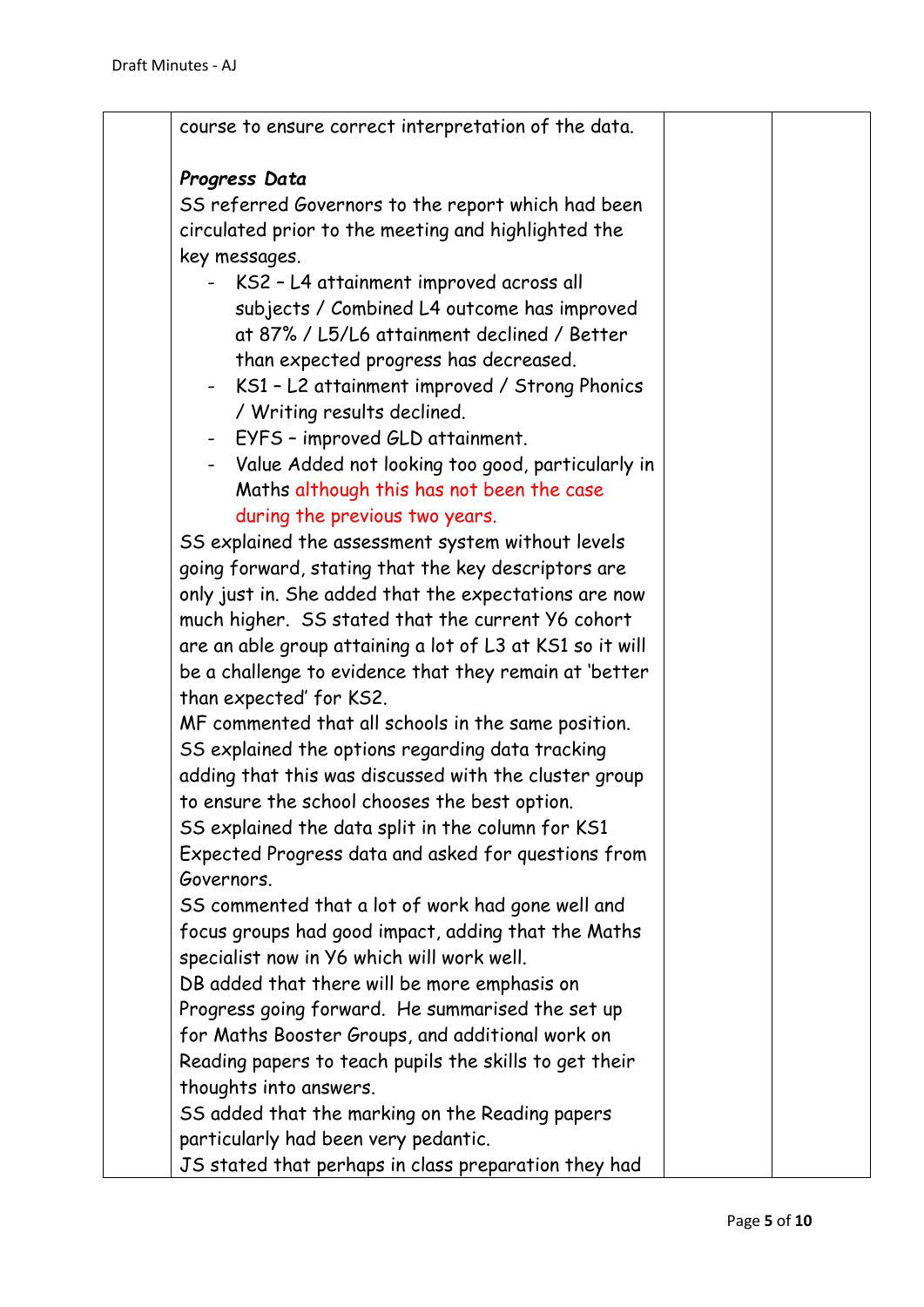|                | been too lenient in the Reading assessments.              |    |
|----------------|-----------------------------------------------------------|----|
|                | SS again asked for any questions on Data.                 |    |
|                |                                                           |    |
|                | Website - DB confirmed that the new website will go       |    |
|                |                                                           |    |
|                | live at half term and that it is looking good. He asked   |    |
|                | for some parent and governor feedback to ensure it is     |    |
|                | user friendly. He confirmed that the statutory (PE        |    |
|                | Funding etc) information would be uploaded. He added      |    |
|                | that regarding PE, the school use Chris to train /        |    |
|                | support/ upskill staff on teaching PE.                    |    |
| Q <sub>2</sub> | GJ asked if Minutes would be made available on the        |    |
|                | website?                                                  |    |
|                |                                                           |    |
|                | DB stated there would be a separate Governor area         |    |
|                | for information sharing that would be password            |    |
|                | protected.                                                |    |
|                | Governors discussed the current Fronter                   |    |
|                | arrangements, with DB confirmed that Fronter will be      |    |
|                | no longer in use from the latter part of 2016.            |    |
| Q ?            | MDu asked about pupil use on the new website,             |    |
|                | emphasising the need for safety / safeguarding.           |    |
|                |                                                           |    |
|                | DB agreed this would be the case.                         |    |
|                |                                                           |    |
|                | Safeguarding 'Prevent' Training - DB explained that       |    |
|                | this policy focuses on radicalisation and will be kept as |    |
|                | a separate policy. He suggested it would be useful for    |    |
|                | Governors to undertake online training and agreed to      | DB |
|                | forward the link.                                         |    |
|                |                                                           |    |
|                | <b>Friends of Greenvale</b> - DB ran through the plan.    |    |
|                | MDu commented that the increase in Counsellor time        |    |
|                | was very positive as one hour was not sufficient.         |    |
| $Q$ ?          | MDu asked was there enough in the budget for all the      |    |
|                |                                                           |    |
|                | renovation work?                                          |    |
|                | DB confirmed yes, all was within budget, and quotes       |    |
|                | would be sought for the ICT renovations.                  |    |
|                |                                                           |    |
|                | MF asked if any further questions? None raised.           |    |
|                | MF thanked DB for the report.                             |    |
|                |                                                           |    |
| 8.             | Performance Management                                    |    |
|                | DB confirmed the position regarding staff appraisals      |    |
|                |                                                           |    |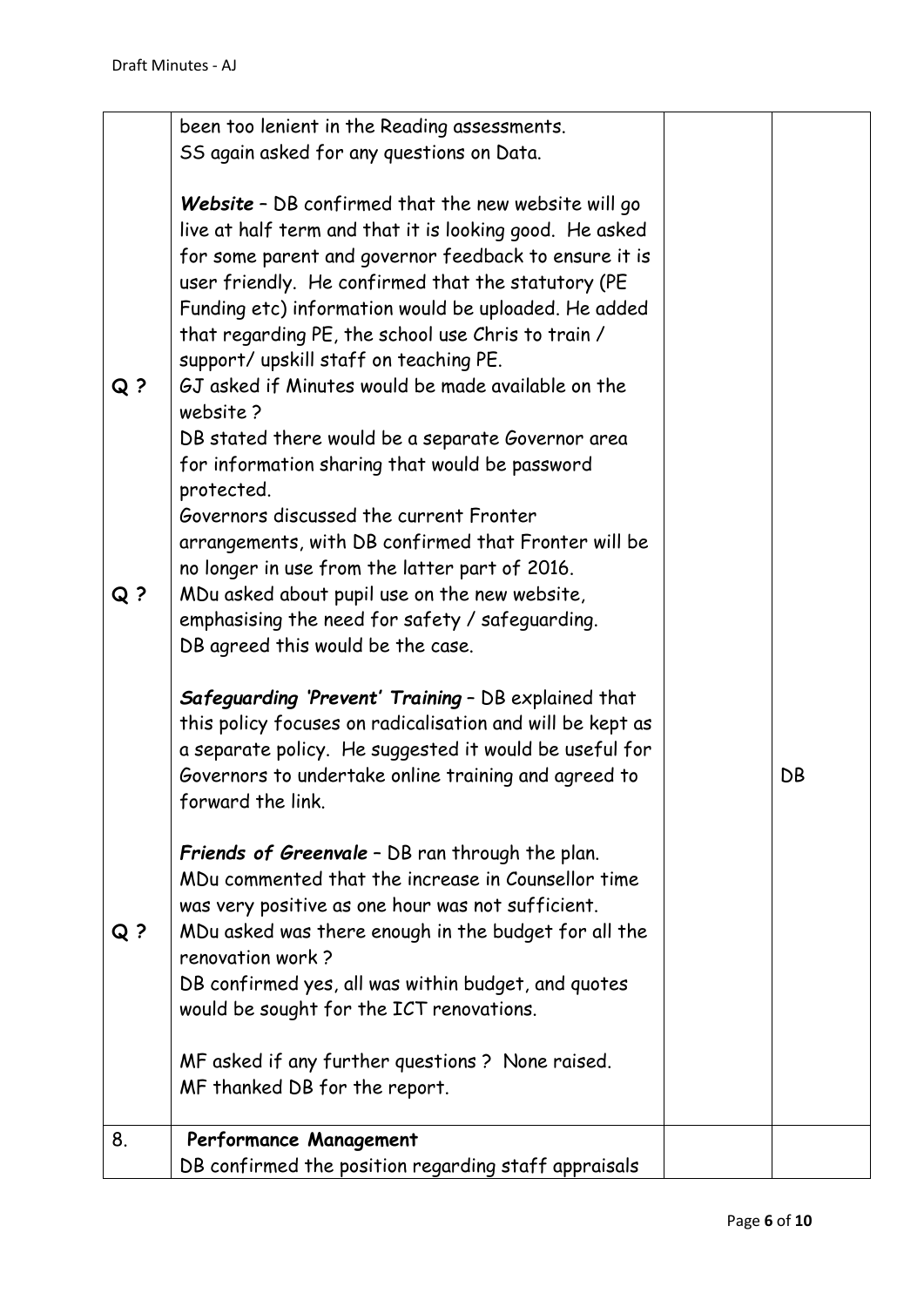|     | and stated that he was working through the files.<br>Appraisals to be completed by 31/10/15. He<br>commented that focus is on Teaching as a whole<br>rather than grading individual lessons.<br>MF requested Governor volunteers for the Pay<br>Committee, Appeals Committee & HT Appraisal.<br>Arrangements were agreed as follows<br>Pay Committee - MF, AF & MD<br>Appeals Committee - JB, MDu & GJ<br>HT Appraisal - JB & AF<br>DB confirmed that once he had concluded staff<br>appraisals he would meet with Pay Committee to make<br>recommendations. He requested that the HT Review<br>take place soon.<br>AF & JB to set date for HT Review Meeting | AF & JB |
|-----|---------------------------------------------------------------------------------------------------------------------------------------------------------------------------------------------------------------------------------------------------------------------------------------------------------------------------------------------------------------------------------------------------------------------------------------------------------------------------------------------------------------------------------------------------------------------------------------------------------------------------------------------------------------|---------|
| 9.  | <b>Pupil Premium</b><br>Governors agreed that this had be covered as part of<br>the HT report.<br>DB confirmed that the school currently has 7 pupils<br>(with an additional 2 from the 'Ever 6' category). He<br>added that he will circulate the report on use of Pupil<br>Premium Funding and put it on website. DB<br>commented that decisions were being made now on<br>how best to use the funding, with specific reference<br>to Catch Up Literacy Support.<br>MF asked if any further questions? None raised.<br><b>SEN</b><br>Governors agreed this had been covered under the HT<br>report.                                                         |         |
| 10. | Finance and Resource Committee Report<br>JB confirmed that the Committee had met on 16 <sup>th</sup><br>July 2015 when they signed off the Budget and<br>reviewed Q1 Figures. He commented that Q1 was<br>looking quite positive, with a greater income sufficient<br>to cover costs and with a likely Carry Forward of<br>£65k. He circulated the Q1 Figures in hard copy for<br>Governors to review.<br>DB confirmed that there were no Caretaking costs /                                                                                                                                                                                                  |         |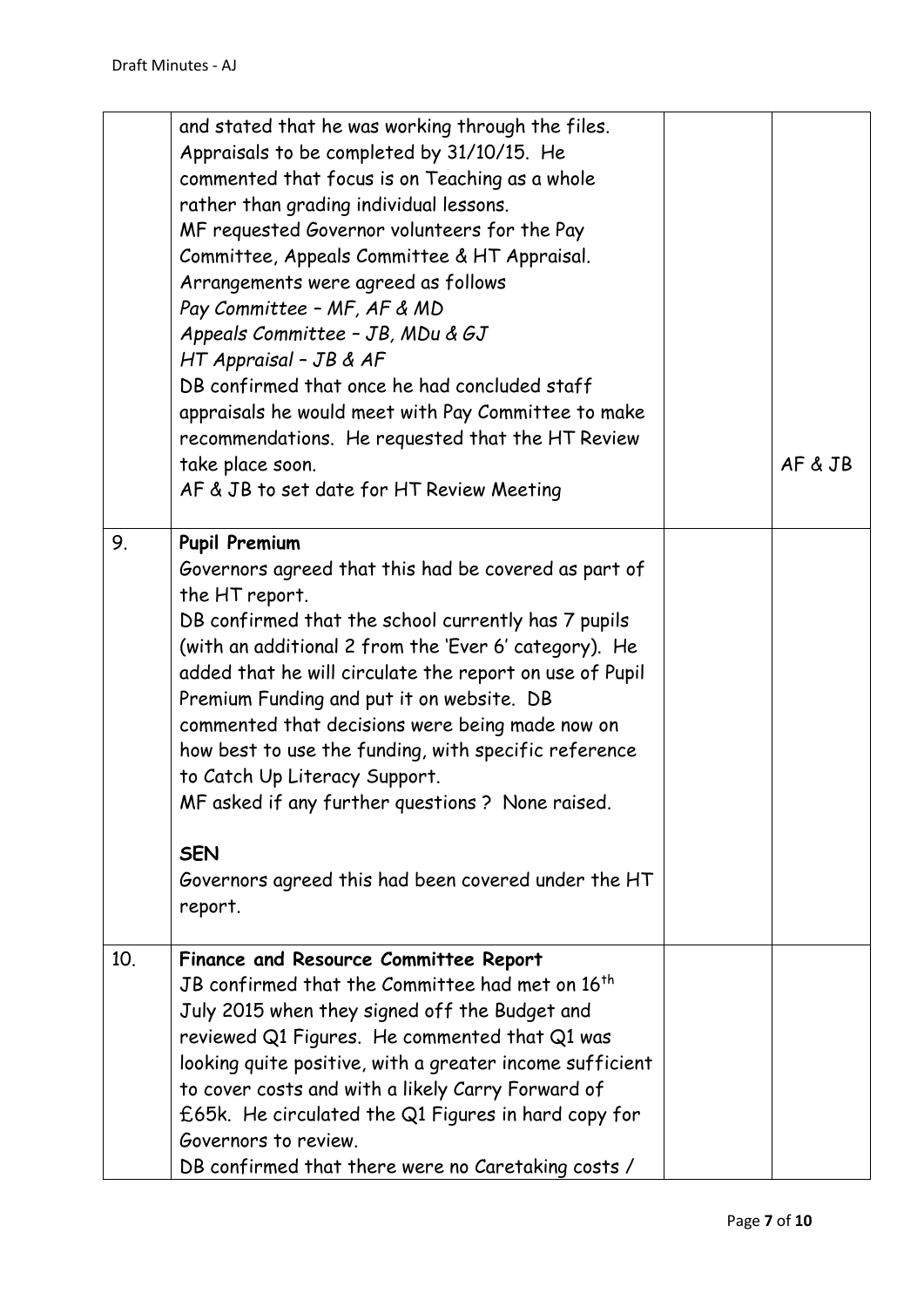| $Q$ ? | salary being used.<br>MDu asked how the ASC was going?<br>DB confirmed that the club was being well used with<br>around 15 pupils attending, adding that Jeanette and<br>Teresa were doing a good job and providing some good<br>activities for pupils.<br>JB confirmed the Finance Committee to meet after<br>half term once Q2 figures in.<br>JB confirmed he would email Q1 Figures to Governors<br>and asked for questions.<br>GB agreed and approved the Q1 Figures.<br>Refer Part B Minutes for Confidential Items.                                                                                                                                                                                                                                                                                                                                                                                                                                                                                                                                                                               | <b>JB</b> |
|-------|---------------------------------------------------------------------------------------------------------------------------------------------------------------------------------------------------------------------------------------------------------------------------------------------------------------------------------------------------------------------------------------------------------------------------------------------------------------------------------------------------------------------------------------------------------------------------------------------------------------------------------------------------------------------------------------------------------------------------------------------------------------------------------------------------------------------------------------------------------------------------------------------------------------------------------------------------------------------------------------------------------------------------------------------------------------------------------------------------------|-----------|
| 11.   | Premises Committee Report                                                                                                                                                                                                                                                                                                                                                                                                                                                                                                                                                                                                                                                                                                                                                                                                                                                                                                                                                                                                                                                                               |           |
| Q ?   | MDu confirmed that a school walk round is due and will<br>be arranged for Tuesday 13 <sup>th</sup> October. She raised<br>concern over the trees on the school site and asked<br>that DB instruct contractors to assess potential<br>dangers.<br>DB agreed to this action, and will keep Governors<br>updated.<br>MF confirmed that there was a PTA Grounds Day on<br>Sunday 18 <sup>th</sup> October so it was important to identify<br>jobs / tasks in advance.<br>MF confirmed that the school is to switch energy<br>suppliers (Zynergy).<br>MDu asked for clarity on the 'Bonfire' themed PTA<br>event?<br>LM confirmed there was no actual bonfire, it was<br>simply a theme with glow sticks / disco for the<br>children.<br>MDu confirmed that the school had re appointed PRS<br>Boiler Maintenance as a chosen supplier.<br>DB confirmed that the Committee had reviewed all<br>three options. He expressed initial concerns over<br>PRS, but had met with the supplier to address<br>concerns and will monitor the service and review after<br>3 months.<br>Governors approved the decision. | DB        |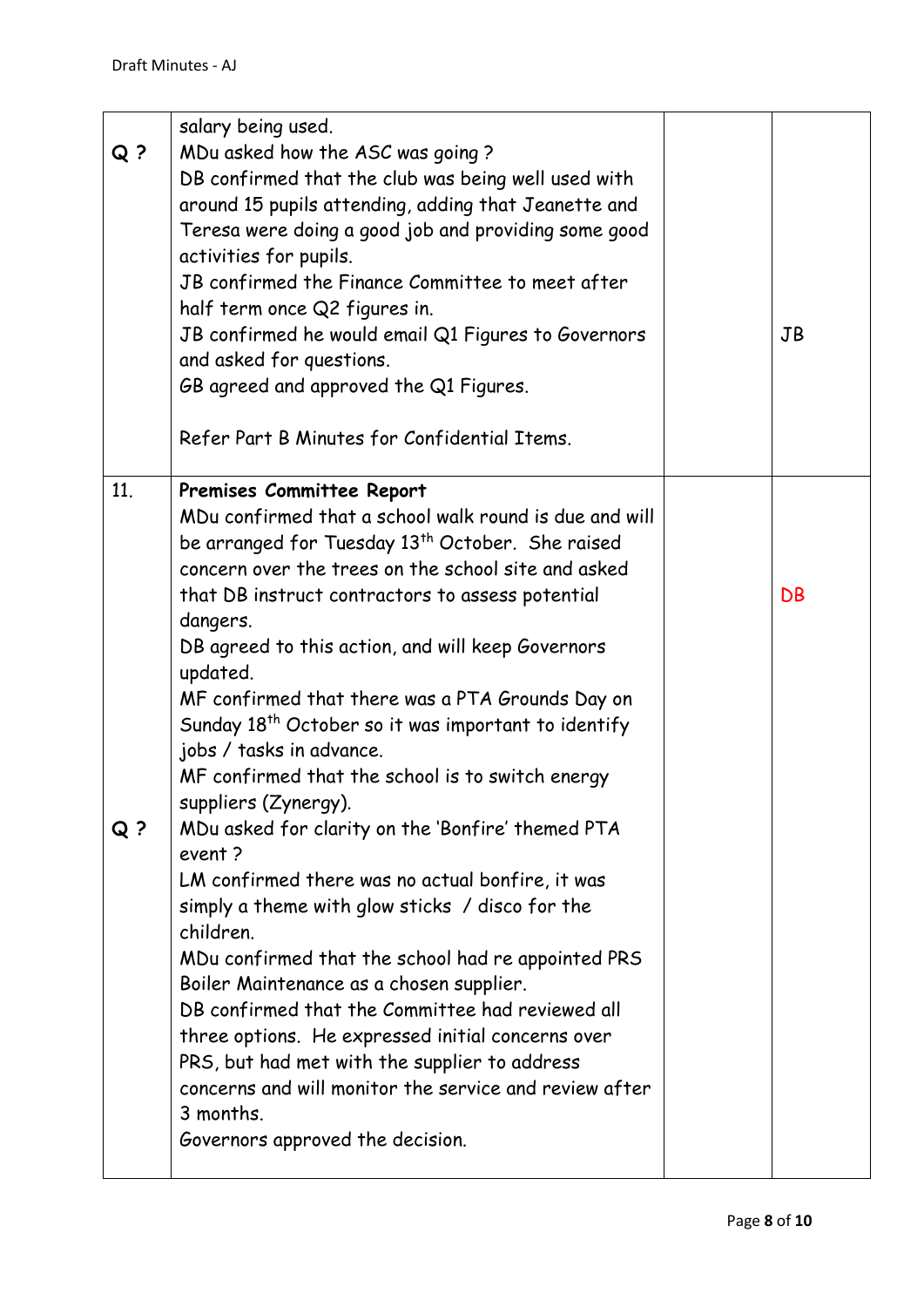| 12. | <b>Education Committee Report</b>                                                 |  |
|-----|-----------------------------------------------------------------------------------|--|
|     | Committee had not met since last FGB so nothing to                                |  |
|     | report.                                                                           |  |
| 13. | Policy Review Group Report                                                        |  |
|     | MDu referred Governors to the following policies:                                 |  |
|     | Preventing Radicalisation Policy (to be kept                                      |  |
|     | separate to the main Safeguarding policy and be                                   |  |
|     | a Standalone policy, to reflect it's key priority<br>within the Ofsted Framework. |  |
|     |                                                                                   |  |
|     | SEN - Standard Croydon Policy, Alison Fisher<br>Link Governor                     |  |
|     | Pay Policy - Standard Croydon Policy with                                         |  |
|     | updated pay scales.                                                               |  |
|     |                                                                                   |  |
|     | All policies agreed and approved by FGB.                                          |  |
|     |                                                                                   |  |
| 14. | Catering                                                                          |  |
|     | Refer Part B Minutes for Confidential Items.                                      |  |
| 15. | <b>AOB</b>                                                                        |  |
|     | Structure of GB Meetings                                                          |  |
|     | DB confirmed the meeting on 15 <sup>th</sup> October at Orchard                   |  |
|     | Way with Chair of Governors at Ridgeway School. He                                |  |
|     | added that the purpose was to talk about best                                     |  |
|     | practice and learn from the Ridgeway GB (an O/S                                   |  |
|     | School). He confirmed that the meeting would be in                                |  |
|     | two parts - the first a talk from the Ridgeway Chair,                             |  |
|     | the second part for Greenvale Governors to plan /<br>discuss their GB structure.  |  |
|     | DB suggested options for consideration                                            |  |
|     | 1) Continue as is with FGB every term together                                    |  |
|     | with the separate Committee meetings.                                             |  |
|     | 2) Run monthly meetings for all, with an FGB every                                |  |
|     | term but the other two meetings with more                                         |  |
|     | specific focus.                                                                   |  |
|     | 3) Restructure Meetings / Committees in line with                                 |  |
|     | new Ofsted Framework to generate more                                             |  |
|     | robust evidence of decisions.                                                     |  |
|     | Governors discussed the options, with Governors                                   |  |
|     | particularly liking the monthly meetings to avoid                                 |  |
|     | repetition / duplication from Committee to FGB. It                                |  |
|     | was suggested that some meetings should be done as a                              |  |